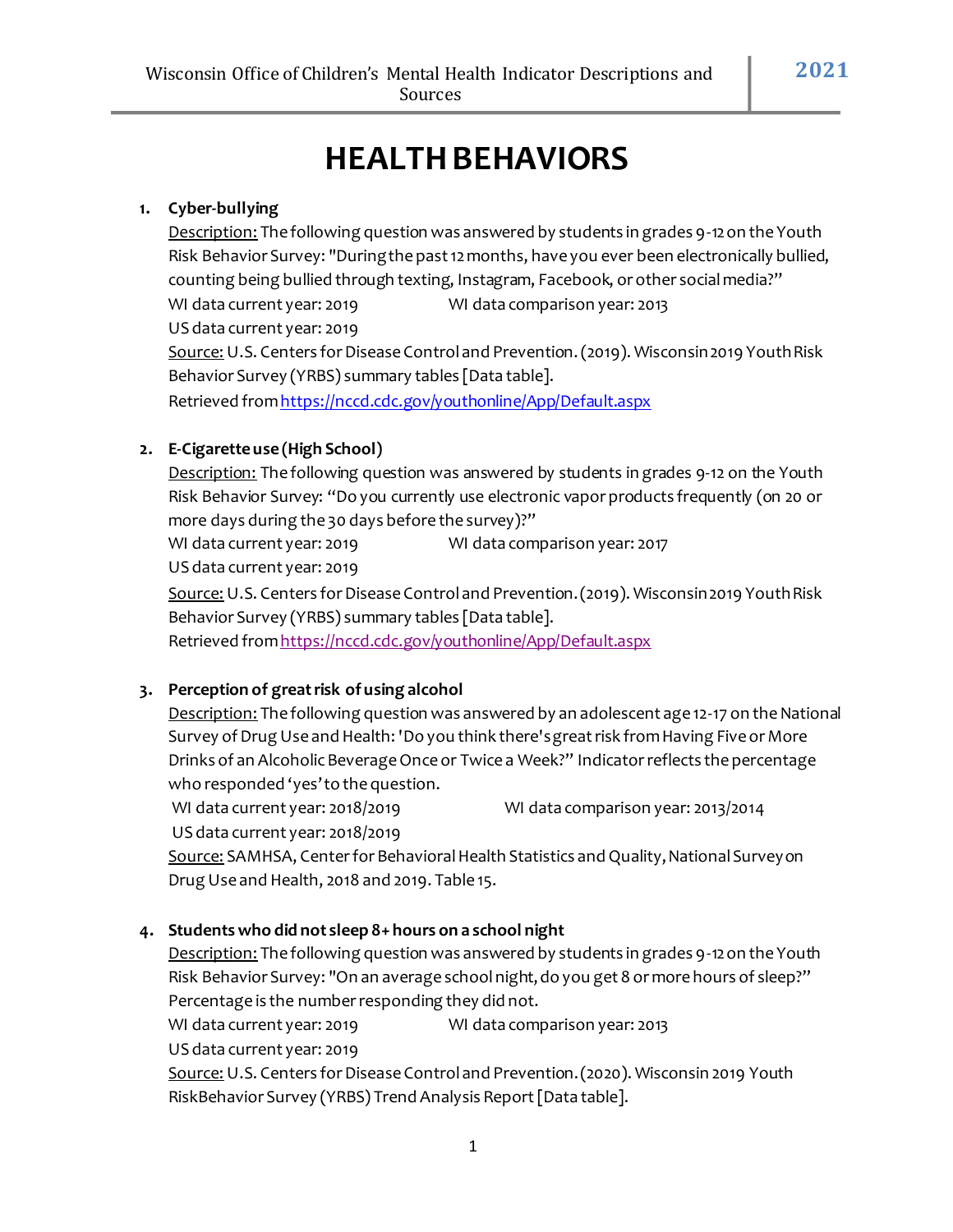#### **5. Students who have experienced sexual dating violence**

Description: The following question was answered by students in grades 9-12 on the Youth Risk Behavior Survey: "In the past 12 months, were you ever forced by someone you were going out with to do sexual things (counting such things as kissing, touching or being physically forced to have sexual intercourse) that they did not want to?" WI data current year: 2019 WI data comparison year: 2013 US data current year: 2019 Source: U.S. Centers for Disease Control and Prevention. (2019). Wisconsin 2019 Youth Risk Behavior Survey (YRBS) summary tables [Data table].

#### **6. Students who use electronics 3+ hours**

Description: The following question was answered by students in grades 9-12 on the Youth Risk Behavior Survey: "On an average school day, do you play video games, use a computer, smartphone, texting, social media for something that is not school work for more than 3 hours?" Indicator is the percentage answering 'yes.'

WI data current year: 2019 WI data comparison year: 2013

US data current year: 2019

Source: U.S. Centers for Disease Control and Prevention. (2019). Wisconsin 2019 Youth Risk Behavior Survey (YRBS) summary tables [Data table].

#### **7. Teen birth rate**

Description: Rate of live births to females age 15-19 per 1,000 WI data current year: 2019 WI data comparison year: 2015

US data current year: 2019

Source: Martin JA, Hamilton BE, Osterman MJK, Driscoll AK. Births: Final data for 2019. National Vital Statistics Reports; Vol 70, No 2. March 20, 2021.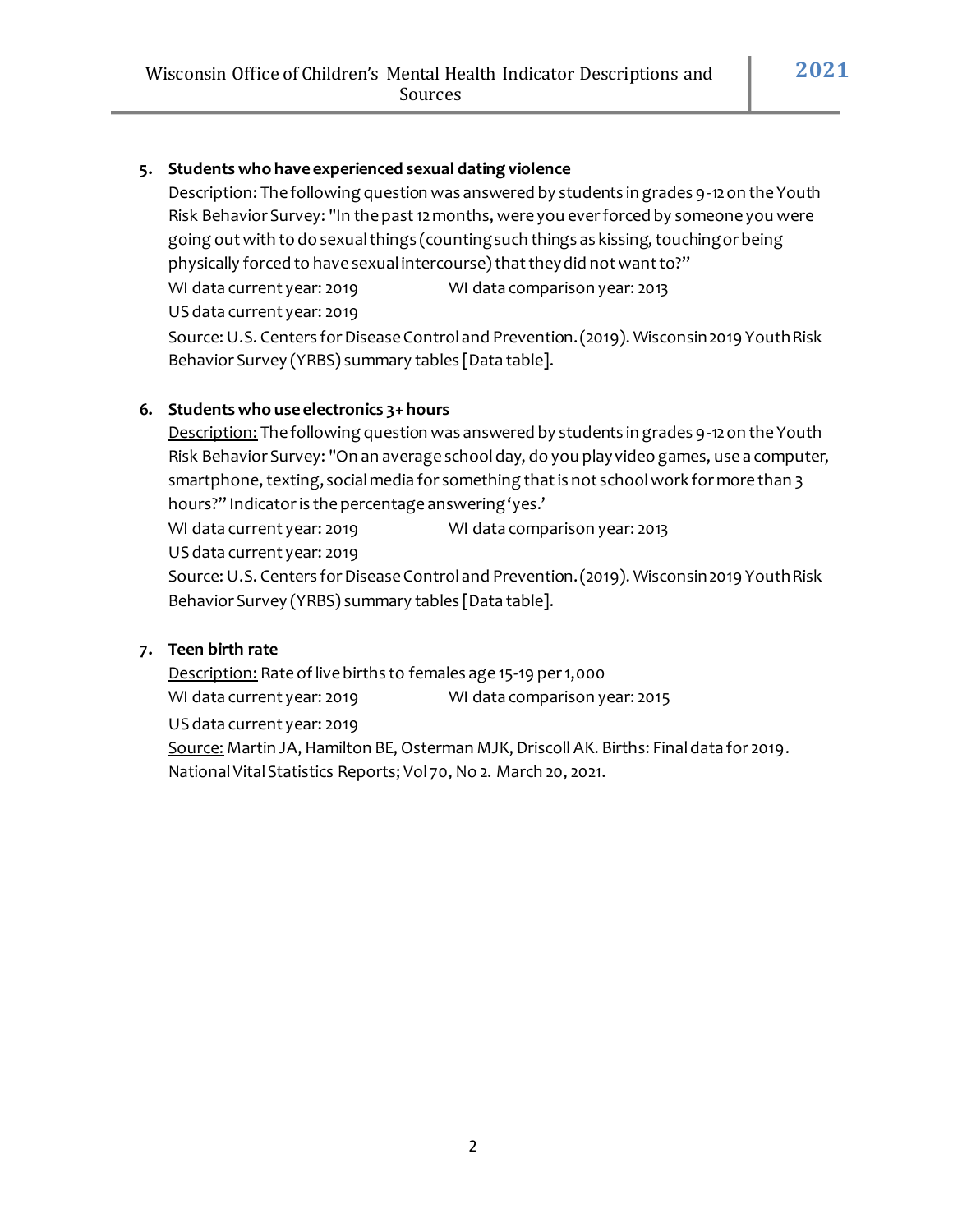# **SOCIAL AND ECONOMICFACTORS**

# **8. Difficulty with social skills**

Description: The following question was answered by a parent or guardian on the National Survey of Children's Health: Indicator 2.6 under Emotional and Mental Health: "Compared to other children his or her age, how much difficultydoes this child have makingor keeping friends, age 6-17 years?" Combined responses include those who answered "A little difficulty" and "A lot of difficulty". Excludes responses marked "No difficulty". WI data current year: 2018/2019 WI data comparison year:2016/2017 US data current year: 2018/2019

Source: Child and Adolescent Measurement Initiative. National Survey of Children's Health [Data tables](2020). Data Resource Center for Child and Adolescent Health supported by the U.S. Department of Health and Human Services, Health Resources and Services Administration (HRSA), Maternal andChild Health Bureau (MCHB). Retrieved from: [www.childhealthdata.org](http://www.childhealthdata.org/)

# **9. Eighth grade math proficiency**

Description: Percent of students at the level of 'proficient' by scoring 299 or higher in mathematics on the National Assessment of Academic Progress (NAEP). WI data current year: 2019 WI data comparison year: 2015 US data current year: 2019

Source: U.S. Department of Education. (2020). Institute of Education Sciences, National Center for Education Statistics. National Assessment of Educational Progress (NAEP), mathematics 2019 [Data tables]. Retrieved from:

https://www.nationsreportcard.gov/profiles/stateprofile/overview/WI?cti=PgTab\_OT&chor t=2&sub=MAT&sj=WI&fs=Grade&st=MN&year=2019R3&sg=Gender%3A+Male+vs.+Female& sgv=Difference&ts=Single+Year&sfj=NP

# **10. Employment(Young Adults)**

Description: The percent of youth age 20-24 who are employed either full or part time. WI data current year: 2020 WI data comparison year: 2016

US data current year: 2020

Source: U.S. Bureau of Labor Statistics. (2020). Local Area Unemployment Statistics, Wisconsin. Employment status of the civilian non-institutional population in states by sex, race, Hispanic or Latinoethnicity, anddetailed age**.** Retrieved from: https://www.bls.gov/lau/table14full20.htm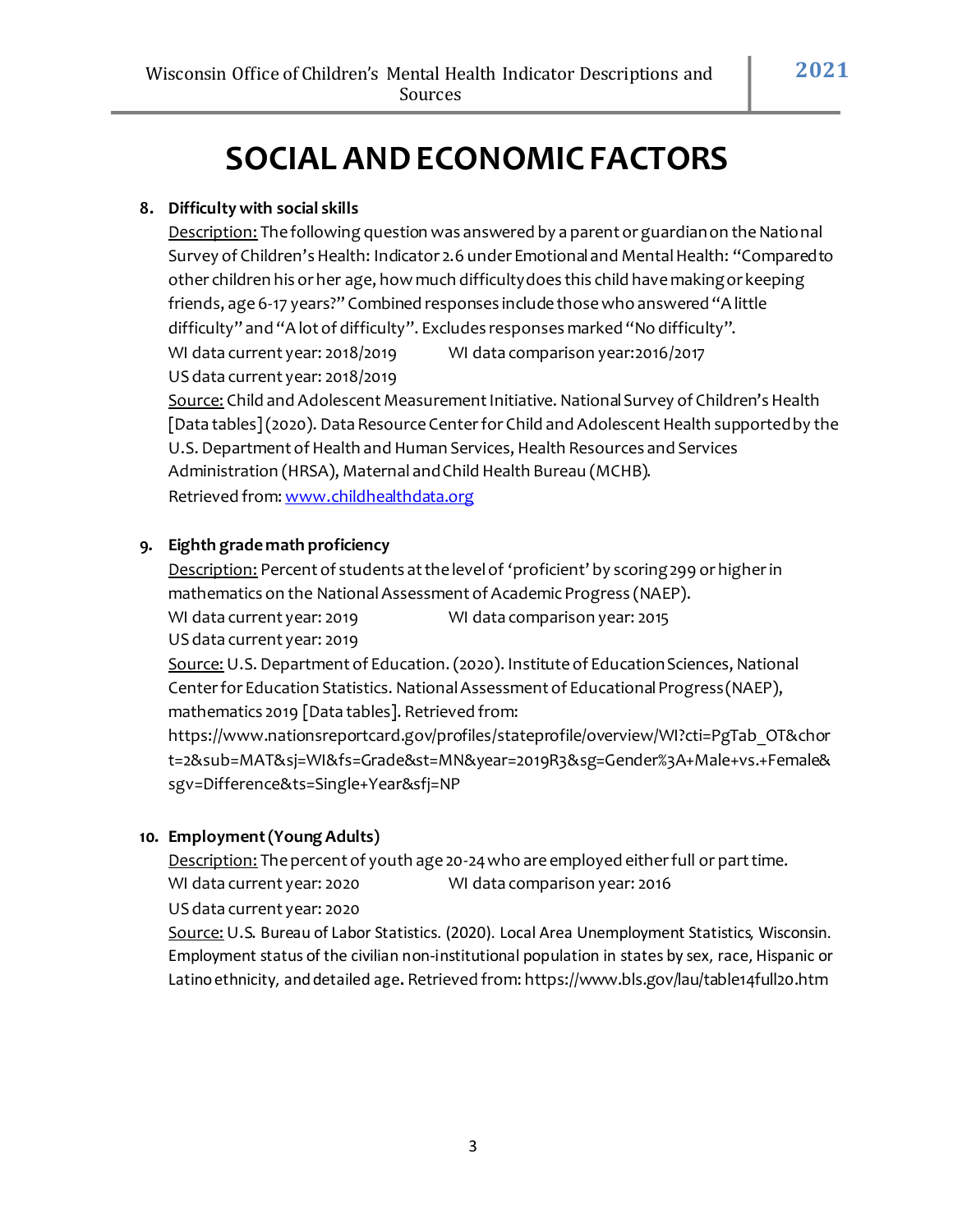#### **11. Foster care placements**

Description: The rate of children per 1,000 entering into Out-of-Home care through an intervention by the child welfare system. Types of placements include licensed family foster care, treatment foster care, pre-adoptive foster homes, group homes and residential care centers, unlicensed relatives or non-relatives, and court-ordered placements.

WI data current year: 2020 WI data comparison year:2015

US data current year: 2020

Source: U.S. Department of Health and Human Services, Administration for Children and

Families, Administration on Children,Youthand Families, Children's Bureau.Adoption and Foster CareAnalysis and Reporting System(AFCARS) 2020 data.

Retrieved from www.acf.hhs.gov

#### **12. Four-year-old kindergartenattendance**

Description: The percent of four- year olds who are enrolled in any state-funded 4K full or half day, not including Special Education or Head Start.

WI data current year: 2019/20 WI data comparison year: 2015/16 US data current year: 2019/20 Source US: The National Institute for Early Education Research. (2021). State of preschool 2020. Retrieved from[: https://nieer.org/wp-](https://nieer.org/wp-content/uploads/2021/08/YB2020_Executive_Summary_080521.pdf)

[content/uploads/2021/08/YB2020\\_Executive\\_Summary\\_080521.pdf](https://nieer.org/wp-content/uploads/2021/08/YB2020_Executive_Summary_080521.pdf)

# **13. Homelessness (Youth)**

Description: Homeless students who lack a fixed, regular, and adequate night-time residence, which may include living in temporary housing, public spaces, cars, or other locations not regularly used as sleeping facilities.

WI data current year: 2018/19 WI data comparison year: 2016/17

US data current year: 2018/19

Source: U.S. Department of Education. (2021). National Center for Homeless Education. Federal and state data profiles for school years 2016/17 to 2018/19. Retrieved from: <http://profiles.nche.seiservices.com/StateProfile.aspx?StateID=58>

# **14. High school graduation rate**

Description: This metric is the adjusted cohort graduation rate for the number of youth who graduate in 4years with a regular high schooldiploma.

WI data current year: 2018/19 WI data comparison year: 2014/15 US data current year: 2018/19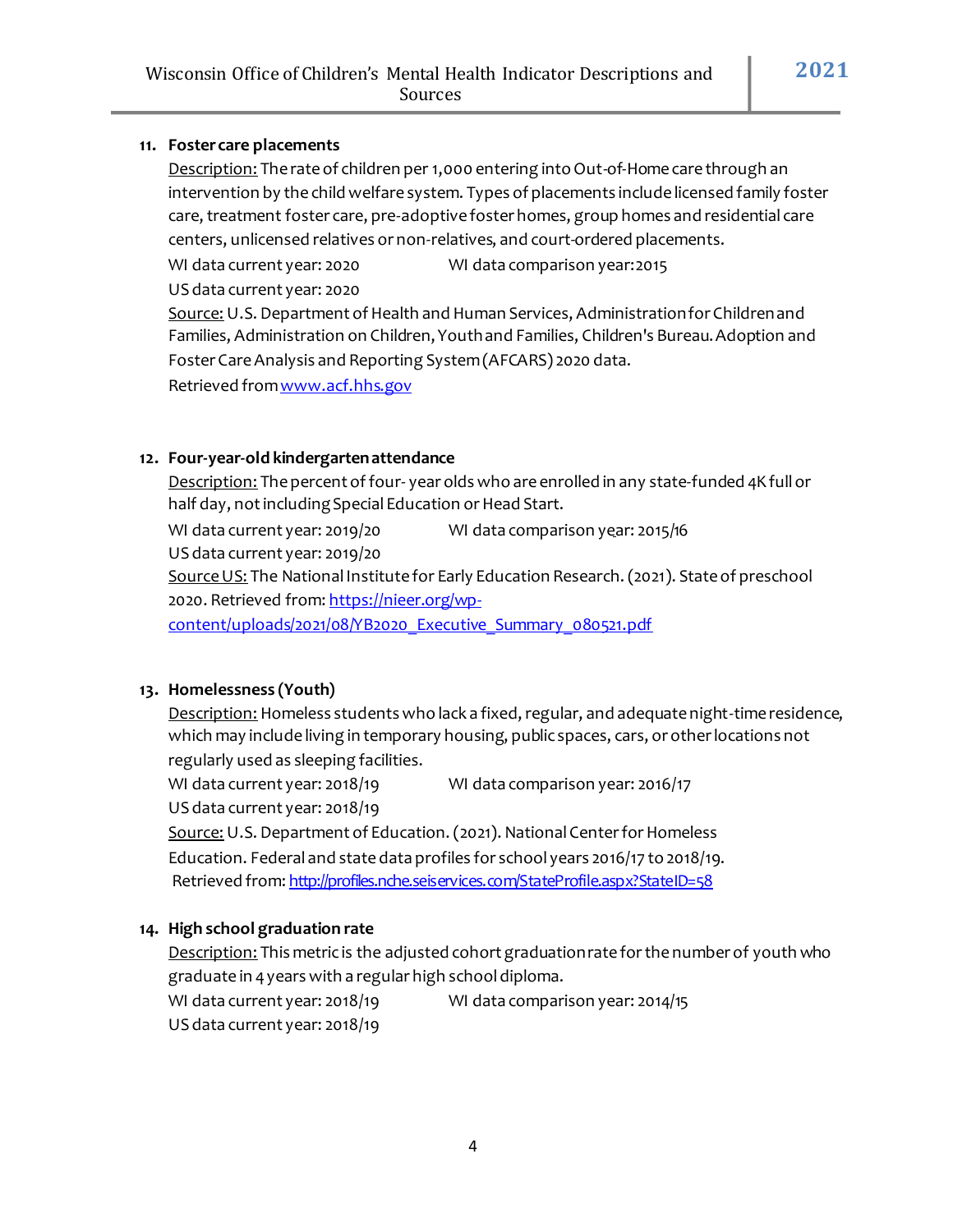Source: U.S. Department of Education. (2021). Institute of Education Sciences, National Center for Education Statistics. Annual Reports: The Condition of Education 2021. Retrieved fromhttps://nces.ed.gov/programs/coe/indicator/coi.

#### **15. Lowincome youth**

Description: This metric is the percent of children under age 18 who live in families with incomes under 200% of the Federal Poverty Level (FPL), defined by family income and size. WI data current year: 2020 WI data comparison year: 2016

US data current year: 2020

Source: U.S. Census Bureau. (2020)[. Current Population Survey \(CPS\)](https://www.census.gov/programs-surveys/cps.html) Annual Social and Economic (ASEC) Supplement. The CPS is a joint effort between the Bureau of Labor Statistics and theCensus Bureau.

Retrieved from https://www.census.gov/data/tables/time-series/demo/income-poverty/cps-pov/pov-[46.html](https://www.census.gov/data/tables/time-series/demo/income-poverty/cps-pov/pov-46.html)

#### **Parents who attend child's activities**

Description: The following question was answered by a parent or guardian on the National Survey of Children's Health: "How often did you attend events or activities that this child participated in, age 6-17 years?" Data is the number of caregivers who responded 'always' and 'usually' to the question.

WI data current year: 2018/2019 WI data comparison year: 2016/2017

US data current year: 2018/2019

Source: Child and Adolescent Measurement Initiative. National Survey of Children's Health [Data tables](2021). Data Resource Center for Child and Adolescent Health supported by the U.S. Department of Health and Human Services, Health Resources and Services Administration (HRSA), Maternal andChild Health Bureau (MCHB).

Retrieved from www.childhealthdata.org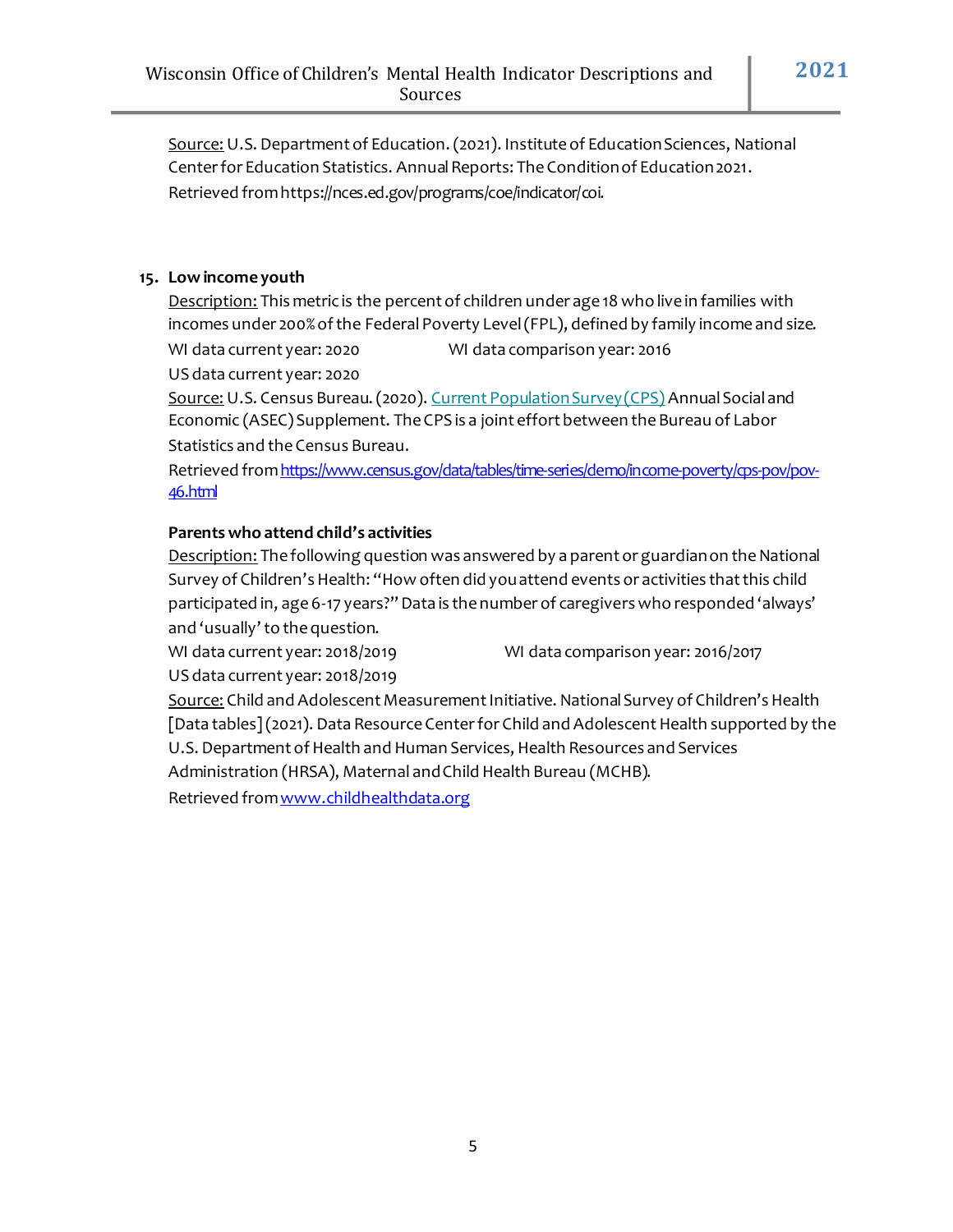#### **16. Positive adult mentor**

Description: The following question was answered by a parent or guardian on the National Survey of Children's Health: "Other than you or other adults in your home, is there at least one other adult in this child's school, neighborhood, or community who knows this child well and who he or she can rely on for advice or guidance, age 6-17 years?"

WI data current year: 2018/2019 WI data comparison year: 2016/2017 US data current year: 2018/2019

Source: Child and Adolescent Measurement Initiative. National Survey of Children's Health [Data tables](2021). Data Resource Center for Child and Adolescent Health supported by the U.S. Department of Health and Human Services, Health Resources and Services Administration (HRSA), Maternal andChild Health Bureau (MCHB). Retrieved from www.childhealthdata.org

#### **17. Mothers with HigherEducation Degrees**

Description: This metric is obtained from the birth record, showing the percent of births to a mother with an associate's, bachelor's, master's, or doctorate degree.

WI data current year: 2019 WI data comparison year:2015 US data current year: 2019

Source: United States Department of Health and Human Services (US DHHS), Centers for Disease Control and Prevention (CDC), National Center for Health Statistics (NCHS), Division of Vital Statistics, Natality public -use data 2007-2019, on CDC WONDER Online Database, October 2020. Accessed at [http://wonder.cdc.gov/natality-current.html.](http://wonder.cdc.gov/natality-current.html)

#### **18. School Suspensions**

Description: This is the percentage of public school students who had one or more outof-school suspensions.

WI data current year: 2017/18 WI data comparison year: 2013/14

US data current year: 2017/18

Source: U.S. Department of Education. Civil Rights Data Collection [Data Analysis Tools]. Retrieved fro[mhttps://ocrdata.ed.gov/dataanalysistools](https://ocrdata.ed.gov/dataanalysistools)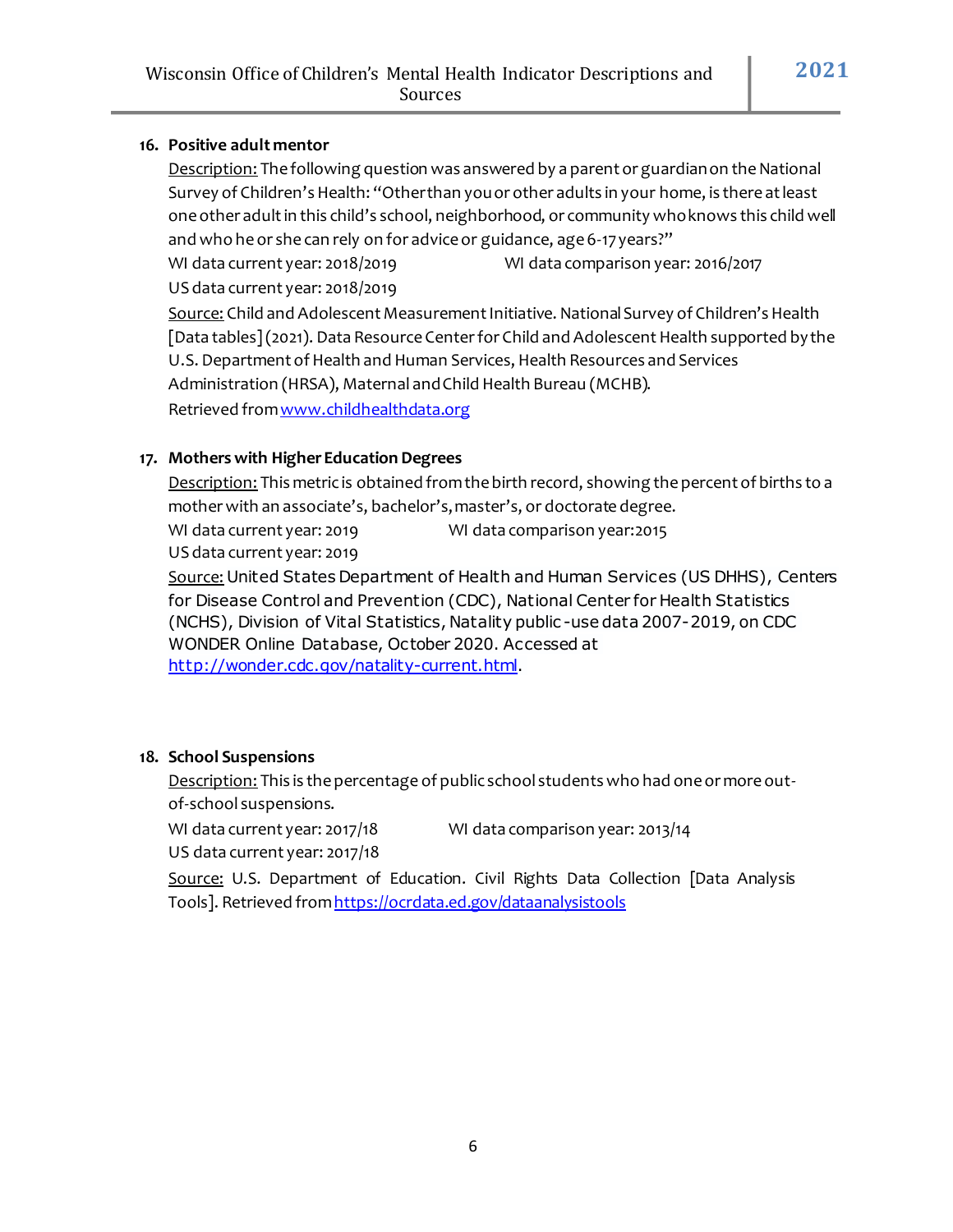#### **19. School connectedness**

Description: This is the percentage of high school students who feel like they belong at their school. It is a site-added question by Wisconsin and not part of the national survey. WI data current year: 2019 WI data comparison year: 2017 Source: McCoy, Katherine. 2019 Wisconsin Youth Risk Behavior Summary Report. Madison, Wisconsin Department of Public Instruction, 2020.

#### **20. Age 25 and Older with a Bachelor's Degree**

Description: Percent of adults age 25 or older who received an a bachelor's, master's professional or doctorate degree who are civilian, non-institutionalized adults.

WI data current year: 2019 WI data comparison year: 2015

US data current year: 2019

Source: National Center for Education Statistics (2020). Digest of Education Statistics: Educational Attainment, Table 104.80. Retrieved from: [https://nces.ed.gov/programs/digest/d20/tables/dt20\\_104.80.asp](https://nces.ed.gov/programs/digest/d20/tables/dt20_104.80.asp)

# **CLINICAL CARE**

# **21. Availability of Psychiatrists**

Description: The total number of employed psychiatrists in Wisconsin, not exclusive to children.

WI data current year: 2020 WI data comparison year:

2016

US data current year: 2020

Source: U.S. Department of Labor. (2021). Bureau of Labor Statistics. Occupational employment statistics, state occupational employment and wage estimates, Wisconsin. Retrieved from:

[https://data.bls.gov/oes/#/geoOcc/Multiple%20occupations%20for%20one%20geographical%20](https://data.bls.gov/oes/#/geoOcc/Multiple%20occupations%20for%20one%20geographical%20area) [area](https://data.bls.gov/oes/#/geoOcc/Multiple%20occupations%20for%20one%20geographical%20area)

# **23, 24, 25. Availability of School Social Workers, Counselors and Psychologists**

Description: The total number of employed social workers, counselors and psychologists WI data current year: 2020/21 WI data comparison year: 2016/17

US data current year: 2020/21

Source: Wisconsin Department of Public Instruction.All Staff By Ethnicity and Gender Report [https://publicstaffreports.dpi.wi.gov/PubStaffReport/Public/PublicReport/StaffByEthnicityA](https://publicstaffreports.dpi.wi.gov/PubStaffReport/Public/PublicReport/StaffByEthnicityAndGenderReport) [ndGenderReport](https://publicstaffreports.dpi.wi.gov/PubStaffReport/Public/PublicReport/StaffByEthnicityAndGenderReport)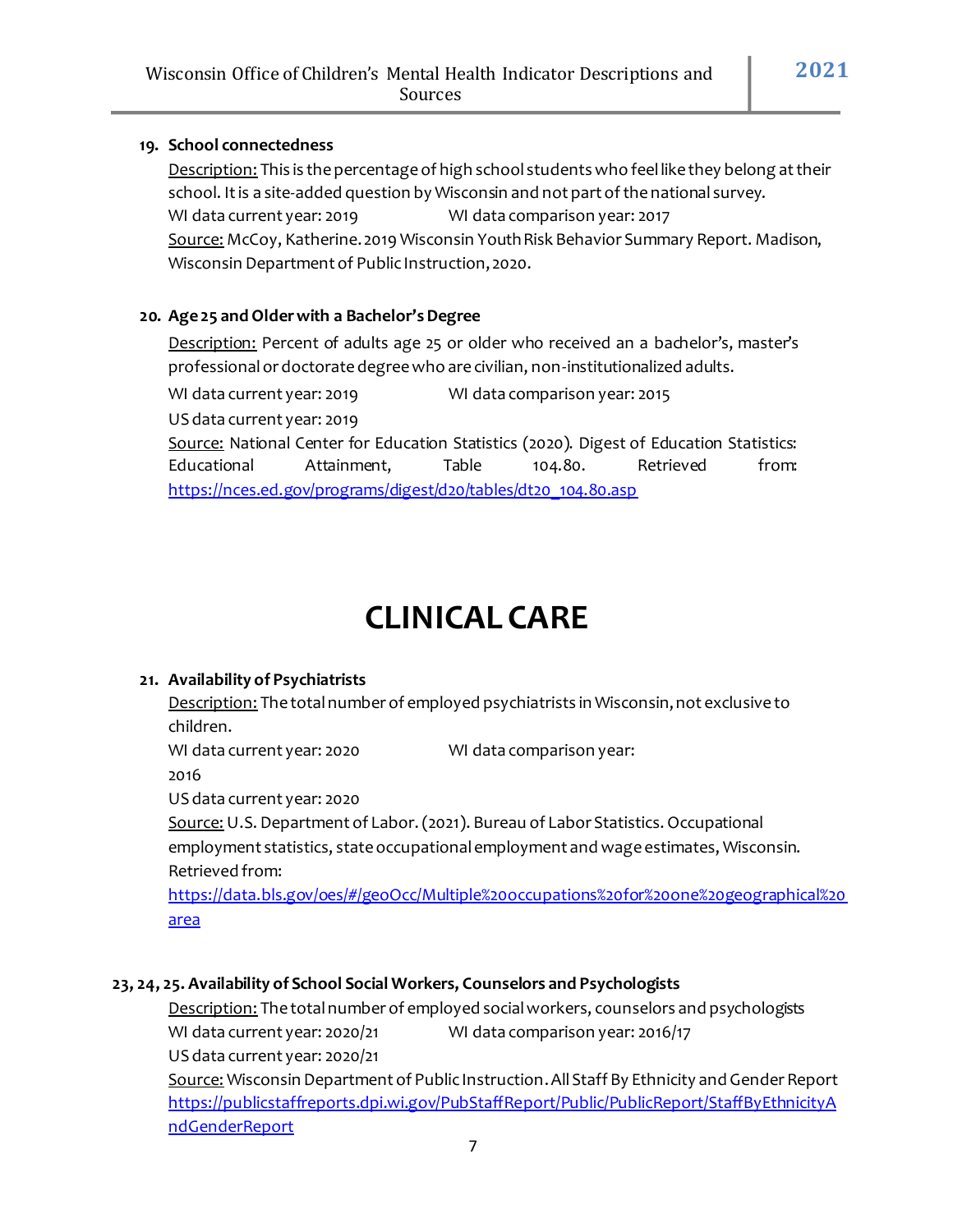# **26. Children with mental conditions who did notreceive treatment**

Description: Children, ages 3 through 17, reported by their parents to have been diagnosed by a health care provider with a mental/behavioral condition (depression, anxiety problems, or behavioral or conduct problems) who did notreceive treatment or counseling. WI data current year: 2018/2019 WI data comparison year: 2016/2017 US data current year: 2018/2019 Source: Child and Adolescent Measurement Initiative. National Survey of Children's Health [Data tables]. (2021). Data Resource Center for Child and Adolescent Health supported by the U.S. Department of Health and Human Services, Health Resources and Services

Administration (HRSA), Maternal andChild Health Bureau (MCHB).

Retrieved from www.childhealthdata.org

#### **27. Difficulty with obtaining mental health services**

Description: The following question was answered by a parent or guardian on the National Survey of Children's Health: "How difficult was it to get the mental health treatment or counseling that this child needed, age 3-17?" Data is the percentage of respondents indicating that they did not have any problems.

WI data current year: 2018/2019 WI data comparison year: 2016/2017

US data current year: 2018/2019

Source: Child and Adolescent Measurement Initiative. National Survey of Children's Health [Data tables]. (2021). Data Resource Center for Child and Adolescent Health supported by the U.S. Department of Health and Human Services, Health Resources and Services Administration (HRSA), Maternal andChild Health Bureau (MCHB). Retrieved fro[mwww.childhealthdata.org](http://www.childhealthdata.org/).

# **28. Doctors who did not ask about parental concerns with behavioral problems**

Description: The following question was answered by a parent or guardian on The National Survey of Children's Health:"Duringthepast12months, did this child's doctors or other health care providers ask if you have concerns about this child's learning, development, or behavior, age 0-5 years?"

WI data current year: 2018/2019 WI data comparison year: 2016/2017

US data current year: 2018/2019

Source: Child and Adolescent Measurement Initiative. National Survey of Children's Health [Data tables]. (2021). Data Resource Center for Child and Adolescent Health supported by the U.S. Department of Health and Human Services, Health Resources and Services Administration (HRSA), Maternal andChild Health Bureau (MCHB). Retrieved fro[mwww.childhealthdata.org](http://www.childhealthdata.org/).

8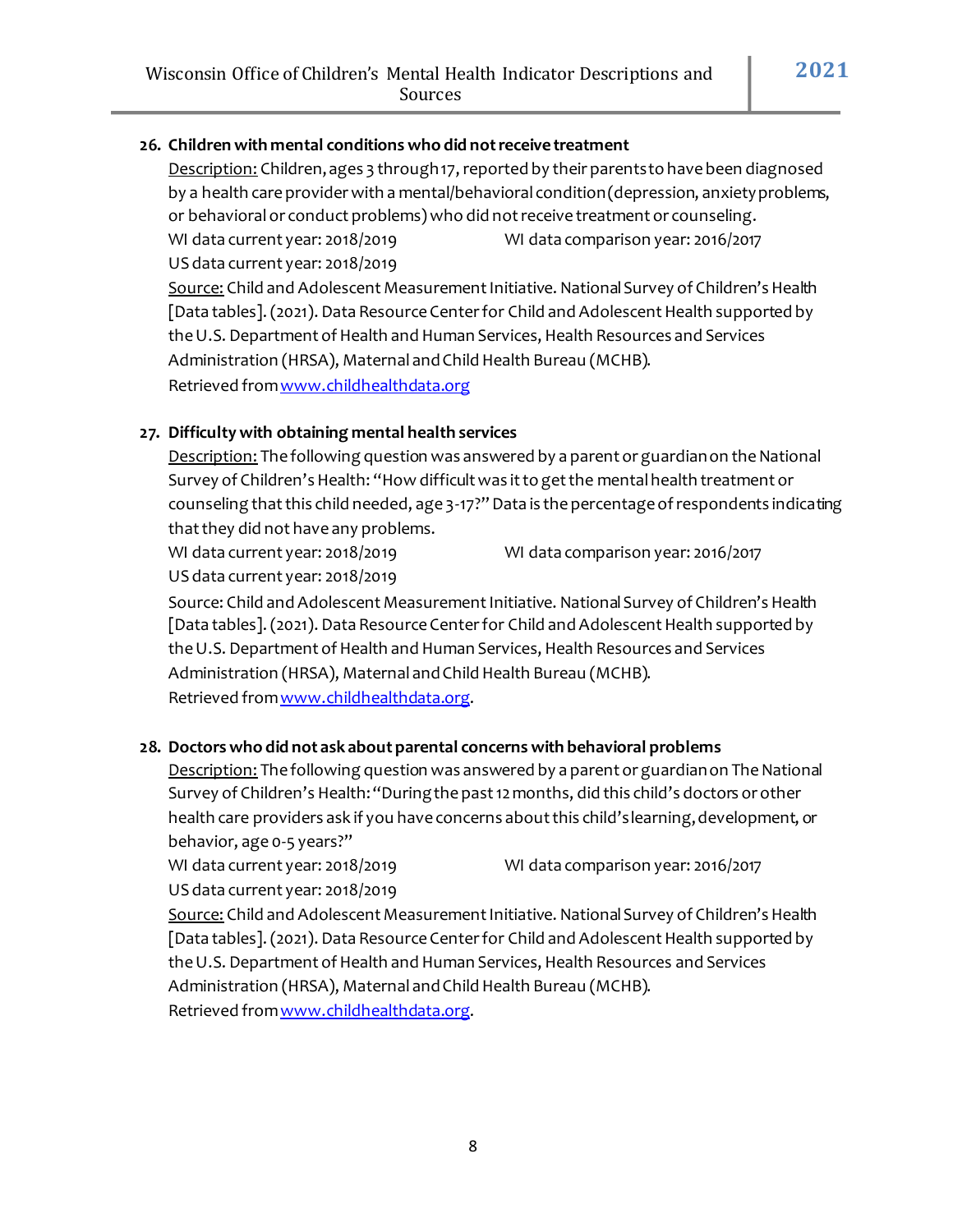#### **29. Parents who did not complete an early developmental screen**

Description: The following question was answered by a parent or guardian on The National Survey of Children's Health: "Did the child receive a developmental screening using a parentcompleted screening tool in the past 12 months, age 9-35 months?"

WI data current year: 2018/2019 WI data comparison year: 2016/2017 US data current year: 2018/2019 Source: Child and Adolescent Measurement Initiative. National Survey of Children's Health

[Data tables]. (2021). Data Resource Center for Child and Adolescent Health supported by the U.S. Department of Health and Human Services, Health Resources and Services Administration (HRSA), Maternal andChild Health Bureau (MCHB). Retrieved from www.childhealthdata.org.

#### **30. Mothers who obtained early pre-natal care**

Description: This metric captures the percent of pregnancies in which prenatal care began in the first trimester, that is, in the first three months after conception.

WI data current year: 2019 WI data comparison year:2015

US data current year: 2019

Source: United States Department of Health and Human Services (US DHHS), Centers for Disease Control and Prevention (CDC), National Center for Health Statistics (NCHS), Division of Vital Statistics, Natality public-use data 2016-2019, on CDC Wonder Online Database. https://wonder.cdc.gov/natality-expanded-current.html

#### **31. Mental health hospitalizations**

Description: The percentage of mental health hospitalizations involving children ages 0-17. This involves people discharged from inpatient facilities with any mental health diagnosis, based on Major Diagnostic Category #19 Mental Diseases &Disorders

WI data current year: 2017 WI data comparison year: 2013

US data current year: 2017

Source: HCUPnet, Healthcare Cost and Utilization Project. Agency for Healthcare Research and Quality, Rockville, MD.

**Retrieved from: [https://hcupnet.ahrq.gov/.](https://hcupnet.ahrq.gov/)**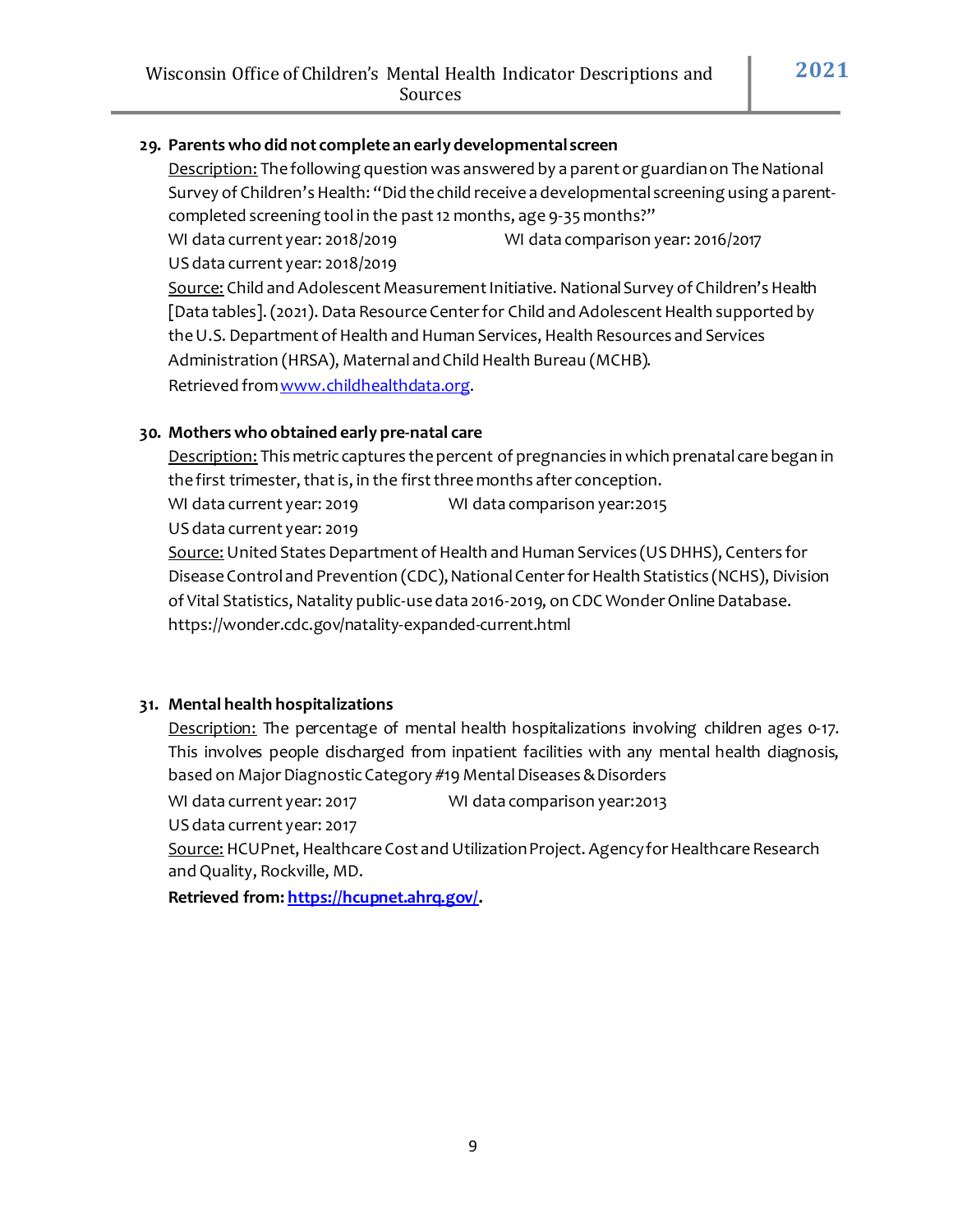# **QUALITYOF LIFE INDICATORS**

#### **32. ACE: Two or More**

Description: The following question was answered by a parent or guardian on the National Survey of Children's Health: "Has this child experienced none, one, two or more adverse childhood experiences fromthe list of 9 ACE's?"

WI data current year: 2018/2019 WI data comparison year: 2016/2017 US data current year: 2018/2019

Source: Child and Adolescent Measurement Initiative. National Survey of Children's Health [Data tables]. (2021). Data Resource Center for Child and Adolescent Health supported by the U.S. Department of Health and Human Services, Health Resources and Services Administration (HRSA), Maternal andChild Health Bureau (MCHB).

Retrieved from www.childhealthdata.org

#### **33. Adolescents Experiencing a MajorDepressive Episode**

Description: The percentage of adolescents age 12-17 who reported experiencing a major depressive episode in the past year on the National Survey of Drug Use and Health, excluding homeless populations, non-civilians, or those in institutions such as jails or hospitals. Adolescents were defined as having an MDE with severe impairment if their depression caused severe problems with their ability to do chores at home, do well at work or school, get along with their family, or have a social life.

WI data current year: 2018/2019 WI data comparison year:2014/15 US data current year: 2018/2019 Source: SAMHSA, Center for Behavioral Health Statistics and Quality, National Survey on

Drug Use and Health, 2018 and 2019. Table 30.

Retrieved fro[mhttps://www.samhsa.gov/data/](https://www.samhsa.gov/data/)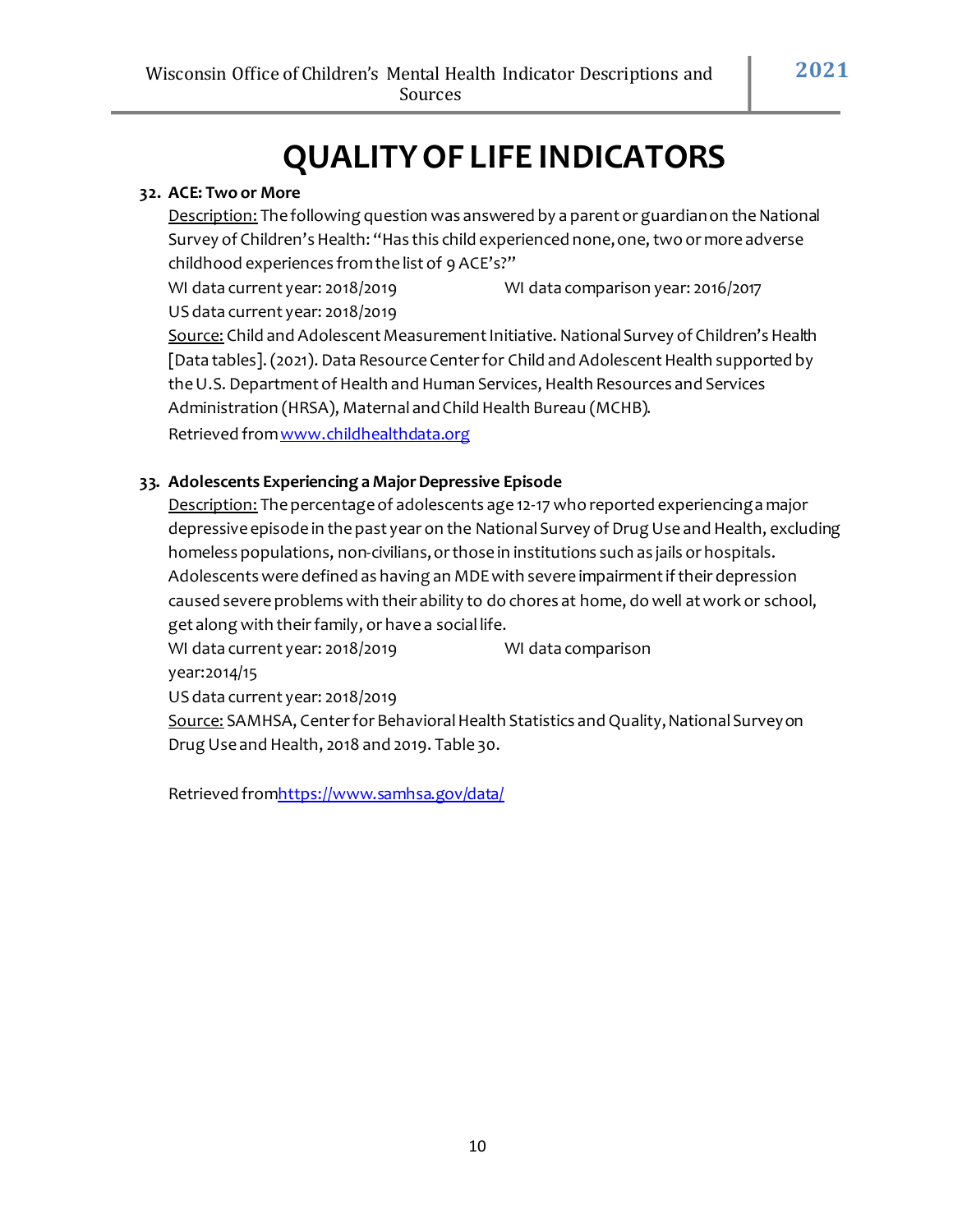#### **34. Children who have emotional,behavioral ordevelopmental conditions**

Description: The following question was answered by a parent or guardian on the National Survey of Children's Health: "Does this child have a mental, emotional, developmental or behavioral(MEDB) problem, age 3-17 years?"

WI data current year: 2018/2019 WI data comparison year: 2017/2018 US data current year: 2018/2019

Source: Child and Adolescent Measurement Initiative. National Survey of Children's Health [Data tables]. (2021). Data Resource Center for Child and Adolescent Health supported by the U.S. Department of Health and Human Services, Health Resources and Services Administration (HRSA), Maternal andChild Health Bureau (MCHB). Retrieved from www.childhealthdata.org.

# **35. High school students feeling sad orhopeless**

Description: The following question was answered by students in grades 9-12 on the Youth Risk Behavior Survey: "During the past 12 months, did you ever feel so sad or hopeless almost every day for two weeks or more in a row that you stopped doing some usual activities?"

WI data current year: 2019 WI data comparison year: 2013

US data current year: 2019

Source: U.S. Centers for Disease Control and Prevention. (2019). Wisconsin 2019 Youth Risk Behavior Survey (YRBS) summary tables [Data table].

Retrieved from https://nccd.cdc.gov/youthonline/App/Default.aspx.

#### **36. Young Adults Experiencing Any Mental Illness**

Description: The percentage of adults age 18-25 who reported experiencing any mental illness in the past year on the National Survey of Drug Use and Health, excluding homeless populations, non-civilians, or those in institutions such as jails or hospitals. WI data current year: 2018/2019 WI data comparison year:2014/15 US data current year: 2018/2019 Source: SAMHSA, Center for Behavioral Health Statistics and Quality, National Survey on

Drug Use and Health, 2018 and 2019. Table 27.Retrieved from

<https://www.samhsa.gov/data/>